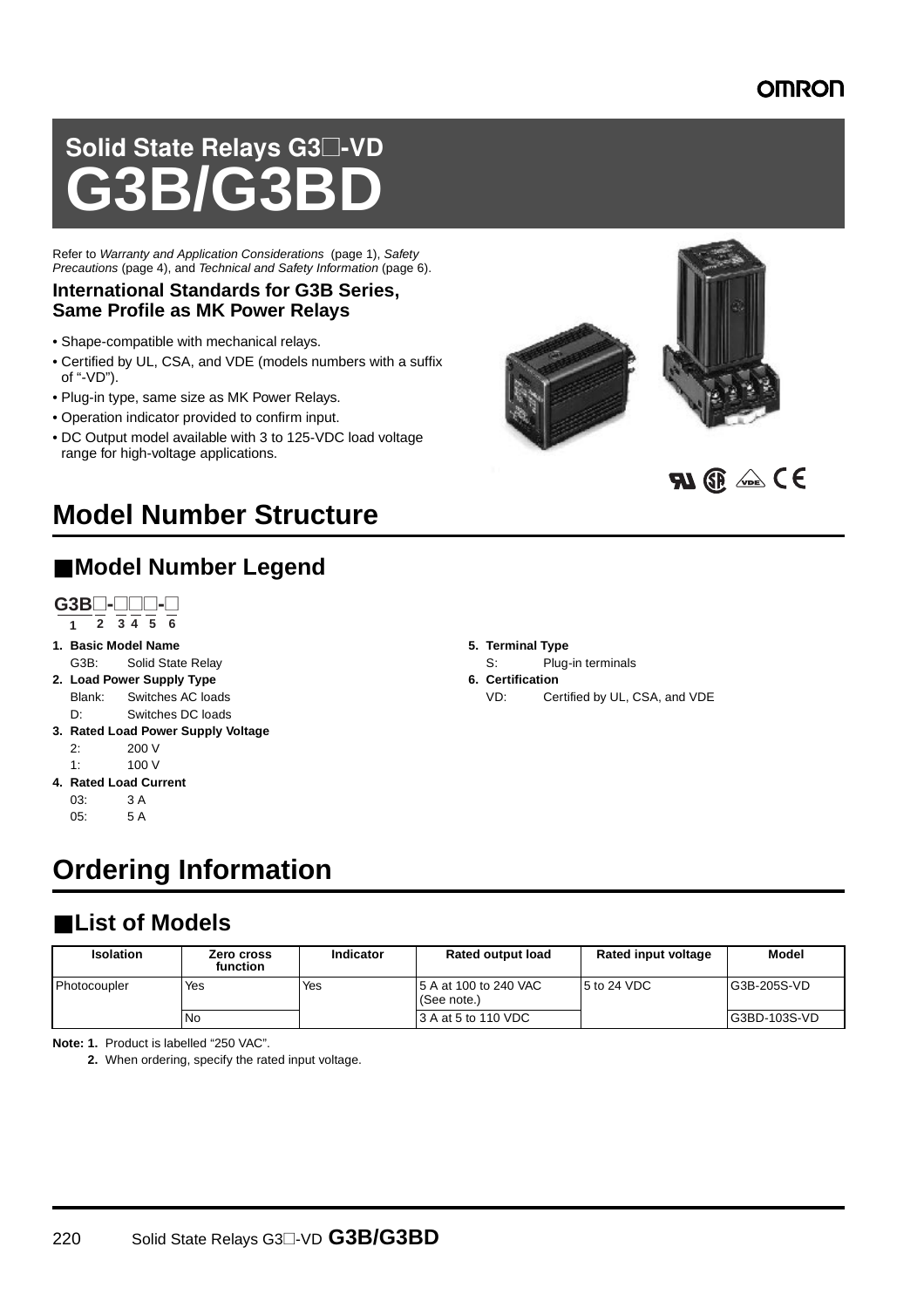## **OMRON**

## ■ **Accessories (Order Separately)**

#### **Connecting Sockets/Hold-Down Clips**

Refer to page 297 for details.

| Item                          | <b>PF083A-E</b>               | <b>PL-08</b>           |
|-------------------------------|-------------------------------|------------------------|
| <b>Connecting</b>             | Front connecting              | <b>Back connecting</b> |
| Mounting method/Terminal type | Track mounted/screw terminals | Solder terminals       |
| Hold-down clip                | PYC-A1 (when track mounted)   | <b>PLC</b>             |

# **Specifications**

## ■ **Ratings (at an Ambient Temperature of 25°C)**

#### **Input**

| Model                | <b>Rated voltage</b> | <b>Operating voltage</b> | Input current                     | <b>Voltage levels</b>                     |            |
|----------------------|----------------------|--------------------------|-----------------------------------|-------------------------------------------|------------|
|                      |                      |                          |                                   | Must operate voltage Must release voltage |            |
| <b>IG3B-205S-VD</b>  | 5 to 24 VDC          | 4 to 32 VDC              | 15 mA max. (See note.) 4 VDC max. |                                           | 1 VDC min. |
| <b>IG3BD-103S-VD</b> |                      | 4 to 30 VDC              | l 15 kΩ+20%/–10%                  |                                           |            |

**Note:** Constant-current input circuit.

#### **Output**

| Model                | Applicable load           |                    |                     |                         |
|----------------------|---------------------------|--------------------|---------------------|-------------------------|
|                      | <b>Rated load voltage</b> | Load voltage range | <b>Load current</b> | Inrush current          |
| <b>IG3B-205S-VD</b>  | 100 to 240 VAC            | 75 to 264 VAC      | $0.1$ to 5 A        | 80 A, 60 Hz for 1 cycle |
| <b>IG3BD-103S-VD</b> | 5 to 110 VDC              | 3 to 125 VDC       | $0.1$ to $3$ A      | 12 A $(10 \text{ ms})$  |

## ■ **Characteristics**

| Model                        | G3B-205S-VD                                                                                                                              | G3BD-103S-VD           |  |
|------------------------------|------------------------------------------------------------------------------------------------------------------------------------------|------------------------|--|
| Operate time                 | $1/2$ cycle of load power source $+1$ ms max.                                                                                            | $0.5$ ms max.          |  |
| <b>Release time</b>          | $1/2$ cycle of load power source $+1$ ms max.                                                                                            | $2.5$ ms max.          |  |
| Output ON voltage drop       | 1.6 V (RMS) max.                                                                                                                         | $1.5$ V max.           |  |
| Leakage current              | 5 mA max. (at 100 VAC); 10 mA max. (at 200 VAC)                                                                                          | 5 mA max. (at 125 VDC) |  |
| <b>Insulation resistance</b> | 100 M $\Omega$ min. (at 500 VDC)                                                                                                         |                        |  |
| <b>Dielectric strength</b>   | 2,000 VAC, 50/60 Hz for 1 min                                                                                                            |                        |  |
| <b>Vibration resistance</b>  | Destruction: 10 to 55 to 10 Hz, 0.75-mm single amplitude                                                                                 |                        |  |
| <b>Shock resistance</b>      | 1.000 m/s <sup>2</sup>                                                                                                                   |                        |  |
| <b>Ambient temperature</b>   | Operating: -30°C to 80°C (with no icing or condensation)<br>Storage: $-30^{\circ}$ C to 100 $^{\circ}$ C (with no icing or condensation) |                        |  |
| <b>Ambient humidity</b>      | 45% to 85%                                                                                                                               |                        |  |
| <b>Certified standards</b>   | G3B: UL508, CSA C22.2 No. 14, EN60947-4-3<br>G3BD: UL508, CSA C22.2 No. 14, EN60950                                                      |                        |  |
| Weight                       | Approx. 70 g                                                                                                                             |                        |  |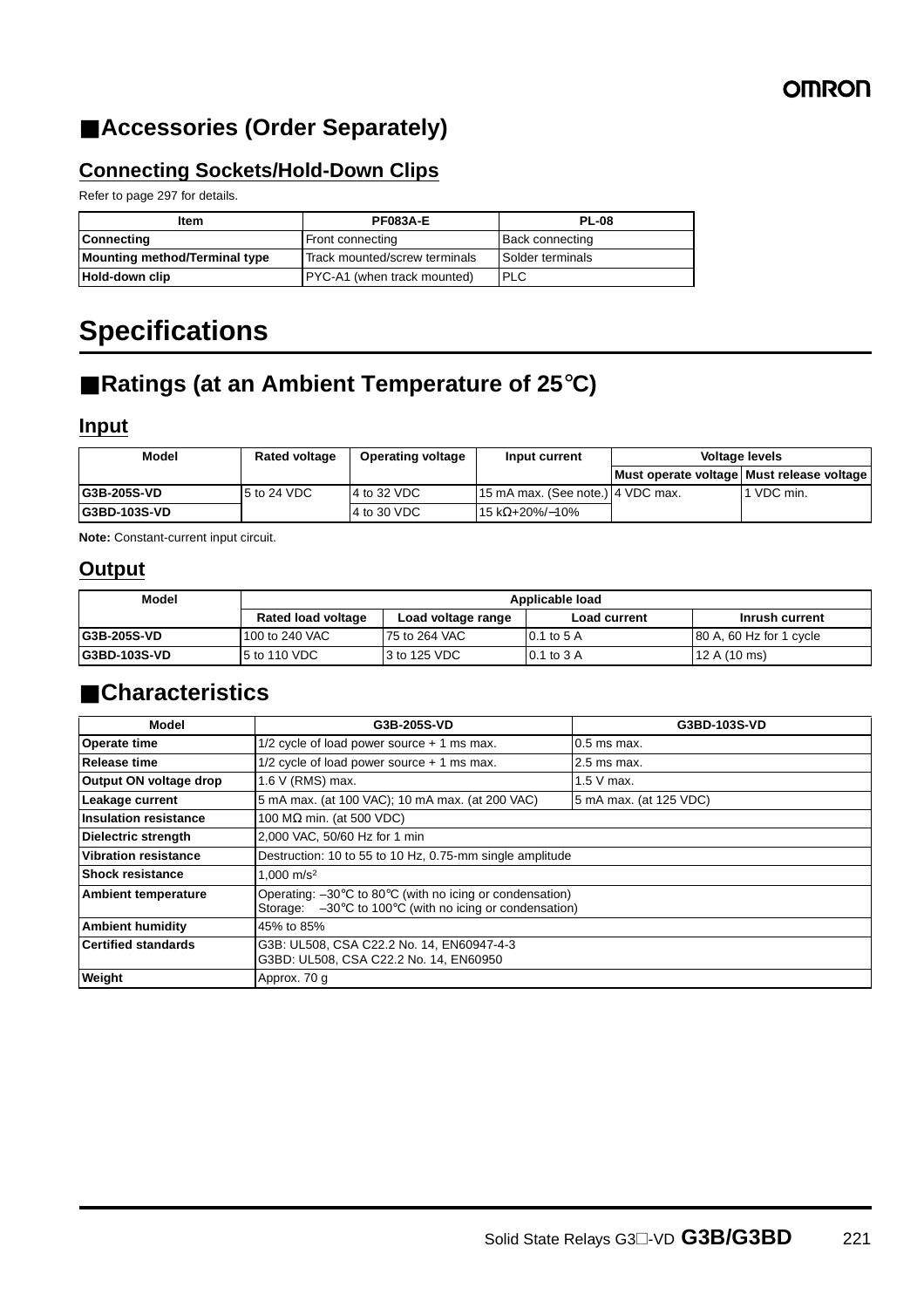# **Engineering Data**

#### **Load Current vs. Ambient Temperature Characteristics**

#### **G3B-205S-VD, G3BD-103S-VD**



# **Dimensions**

**Note:** All units are in millimeters unless otherwise indicated.

#### **G3B-VD G3BD-VD**









- **Note:** The symbols shown in parentheses are for DC loads.
	- **Note:** When mounting PF083A, mount the key track down.

### **One Cycle Surge Current: Non-repetitive**

Non-repetitive (Keep the inrush current to half the rated value if it occurs repetitively.)

**G3B-205S-VD, G3BD-103S-VD**



76.8 73.5

PF083A

G3B

**Mounting Height with socket Front Connecting Socket**